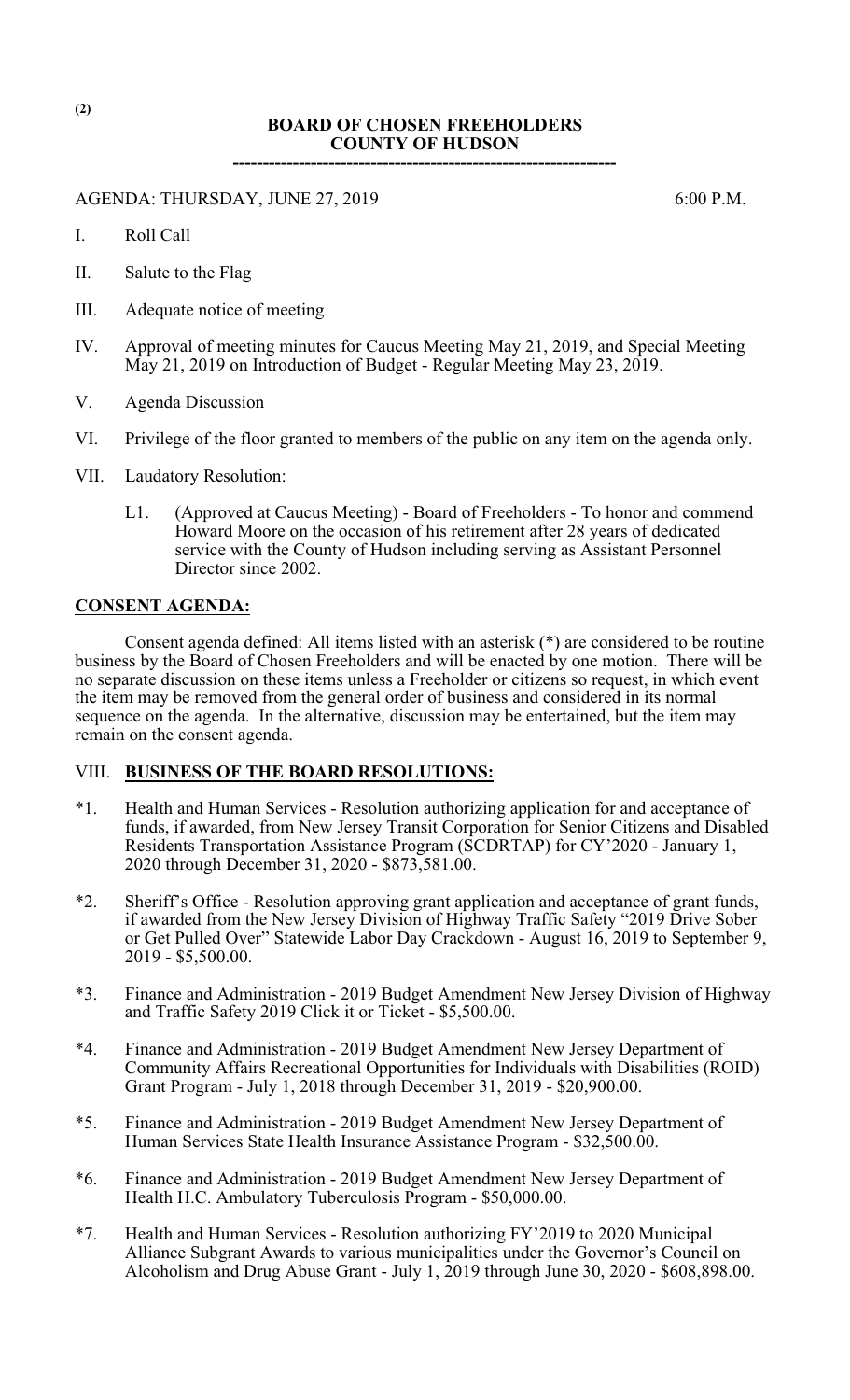- 
- \*8. Finance and Administration 2019 Budget Amendment New Jersey Governor's Council on Alcoholism and Drug Abuse FY 2020 Alliance to Prevent Alcoholism and Drug Abuse Program - \$608,898.00.
- \*9. Parks & Community Resources Resolution awarding grant funds for Homelessness Service Providers to ensure the continuation of essential services - July 1, 2019 to June 30, 2020 - \$162,200.00.
- \*10. Health and Human Services Resolution amending Resolution No. 61-2-2019 and reallocating Ryan White Part "A" FY'2019 Formula Grant Allocations to Professional Services Providers - March 1, 2019 through February 29, 2020 - \$210,739.00.
- \*11. Prosecutor's Office Resolution approving an Educational Services Contract Non-Fair and Open with Tomahawk Strategic Solutions for training in Special Weapons, Tactics, Carbine and Pistol Fundamentals as part of a Regional SWAT Project on behalf of the Prosecutor's Office - \$90,000.00.
- \*12. Sheriff's Office Resolution approving Professional Services Contract Non-Fair and Open with the Secaucus Animal Hospital to provide Medical Care, Health Examinations and Emergency Services for Sheriff's Office K-9 Police Dogs - May 1, 2019 to April 30, 2020 - \$20,000.00.
- \*13. Health and Human Services Resolution authorizing renewal of a Non-Fair and Open Professional Services Contract between the County of Hudson and Rao S. Mikkilineni, M.D., for Medical Services provided to the Hudson County Chest Clinic - July 1, 2019 through June 30, 2020 - \$37,440.00.
- \*14. Law Resolution approving a contract with Hudson Community Enterprises, Inc. for the Digitizing, Scanning, Indexing and Shredding of Litigation Files in the Law Department - July 1, 2019 to June 30, 2020 - not to exceed \$24,270.20.
- \*15. Corrections Resolution amending Resolution No. 422-7-2018 to make changes to the term and amount of the Professional Services Contract Non-Fair and Open awarded to Wellpath, LLC - "Formerly Correct Care Solutions, LLC" - \$500,360.67.
- \*16. Purchasing Approve Purchasing Agent's award, purchases made under State Contracts:

|               | VENDOR                                           | <b>COMMODITY</b>                                                                | <b>AMOUNT</b> | DEPT.                                       |
|---------------|--------------------------------------------------|---------------------------------------------------------------------------------|---------------|---------------------------------------------|
| a)            | <i>*Custom Bandag, Inc.</i>                      | <b>Automobile</b>                                                               | \$15,000.00   | Roads &<br><b>Public</b><br><b>Property</b> |
| b)            | Dell Marketing<br>Pittsburgh, PA                 | Microcomputers<br>Workstations and<br><b>Associated Products</b><br>\$25,000.00 | \$207,754.98  | Various                                     |
|               |                                                  | Volume Licensing<br><b>Enterprise Agreement</b><br>Renewal<br>\$102,502.98      |               | Prosecutor's<br>Office                      |
|               |                                                  | Services Renewal<br>\$80,252.00                                                 |               | Prosecutor's<br>Office                      |
| $\mathbf{c})$ | Konica Minolta<br>Ramsey, NJ                     | <b>Copier Maintenance</b><br>Repairs, Parts & Supplies                          | \$25,000.00   | Various                                     |
| $\rm d)$      | *M&G Auto Parts, Inc.<br><b>North Bergen, NJ</b> | <b>Automobile Parts</b>                                                         | \$5,000.00    | Roads &<br><b>Public</b><br><b>Property</b> |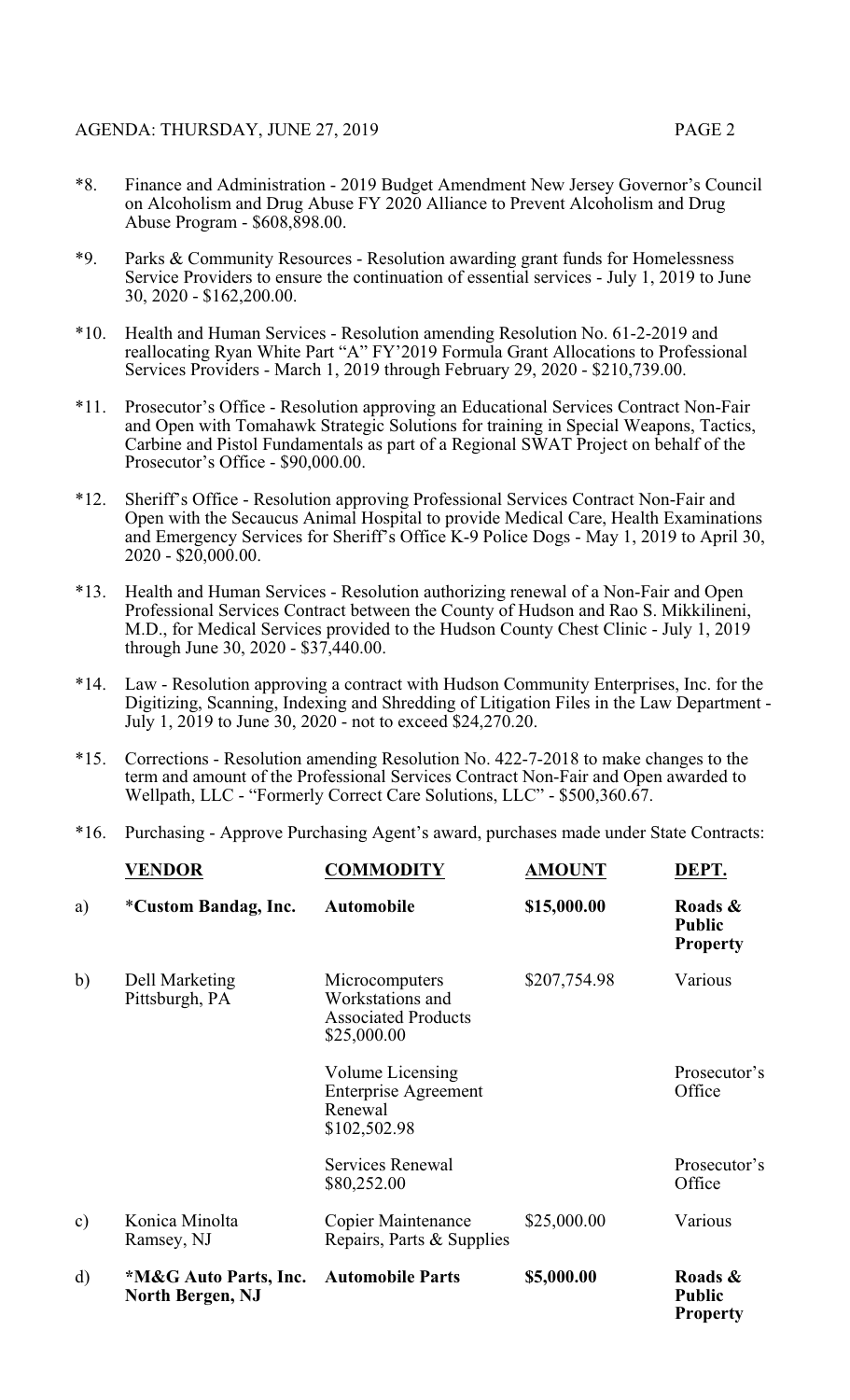# AGENDA: THURSDAY, JUNE 27, 2019 PAGE 3

| e)               | Mutualink<br>Wallingford, CT                      | <b>Purchase Mutualink</b><br><b>Support Contract for</b><br>both the Office of Emergency<br><b>Management Command</b><br>Vehicle and Prosecutor's<br><b>Office Stationary Site</b> | \$11,740.37  | Prosecutor's<br>Office                      |
|------------------|---------------------------------------------------|------------------------------------------------------------------------------------------------------------------------------------------------------------------------------------|--------------|---------------------------------------------|
| f)               | *Northeast Auto<br>Bayonne, NJ                    | <b>Automobile Parts for</b><br><b>Heavy Duty Vehicles</b>                                                                                                                          | \$10,000.00  | Roads &<br><b>Public</b><br><b>Property</b> |
| g)               | <b>**SHI</b> International<br><b>Somerset, NJ</b> | <b>CSI Software</b><br><b>Maintenance Renewal</b><br>\$80,000.00                                                                                                                   | \$138,726.00 | Prosecutor's<br><b>Office</b>               |
|                  |                                                   | <b>Software License and</b><br>related services (Various<br>\$25,000.00)                                                                                                           |              | <b>Various</b>                              |
|                  |                                                   | <b>Catalogic Software</b><br><b>Renewal \$33,726.00</b>                                                                                                                            |              | Data<br><b>Processing</b>                   |
| h)               | *Spincube Inc.<br><b>Jersey City, NJ</b>          | <b>On-Site/Remote</b>                                                                                                                                                              | \$7,650.00   | Prosecutor's<br><b>Office</b>               |
| $\ddot{1}$       | T. Slack Environmental<br>Kenilworth, NJ          | <b>Fuel and Diesel Tank</b><br>Repairs                                                                                                                                             | \$5,000.00   | Various                                     |
| j)               | <b>Verizon Wireless</b><br>Wallington, CT         | Cellular Telephone<br>Service and Equipment                                                                                                                                        | \$30,000.00  | Various                                     |
| $\bf k)$         | *W.B. Mason Co.<br><b>Secaucus</b> , NJ           | <b>Office Supplies</b>                                                                                                                                                             | \$25,000.00  | <b>Various</b>                              |
| $\left( \right)$ | Winner Ford<br>Cherry Hill, NJ                    | Purchase (7) Marked 2020 \$251,242.00<br>Police Interceptors SUV's<br>\$223,188.00                                                                                                 |              | Sheriff's<br>Office                         |
|                  |                                                   | Purchase (1) one 2019<br>Ford Transit Wagon<br>\$28,054.00                                                                                                                         |              | Correctional<br>Office                      |
| m)               | Xerox Corp.<br>St. Petersburg, FL                 | <b>Copier Maintenance</b><br>Repairs, Parts and Supplies                                                                                                                           | \$35,000.00  | Various                                     |
|                  |                                                   | <b>TOTAL</b>                                                                                                                                                                       | \$767,113.35 |                                             |

#### **\*Denotes: Hudson County Vendor \*\*Denotes: WBE**

\*17. Purchasing - Purchases made under Bergen County Cooperative Pricing System:

|    | VENDOR                                 | <b>COMMODITY</b>                                                                             | <b>AMOUNT</b> | DEPT. |
|----|----------------------------------------|----------------------------------------------------------------------------------------------|---------------|-------|
| a) | Keehn Power Products<br>Hackensack, NJ | Purchase 12 Echo<br>Handheld Blowers,<br>15 Echo Line Trimmers<br>and 4 New Honda Generators | \$11,073.69   | Parks |
|    |                                        |                                                                                              |               |       |

**TOTAL \$11,073.69**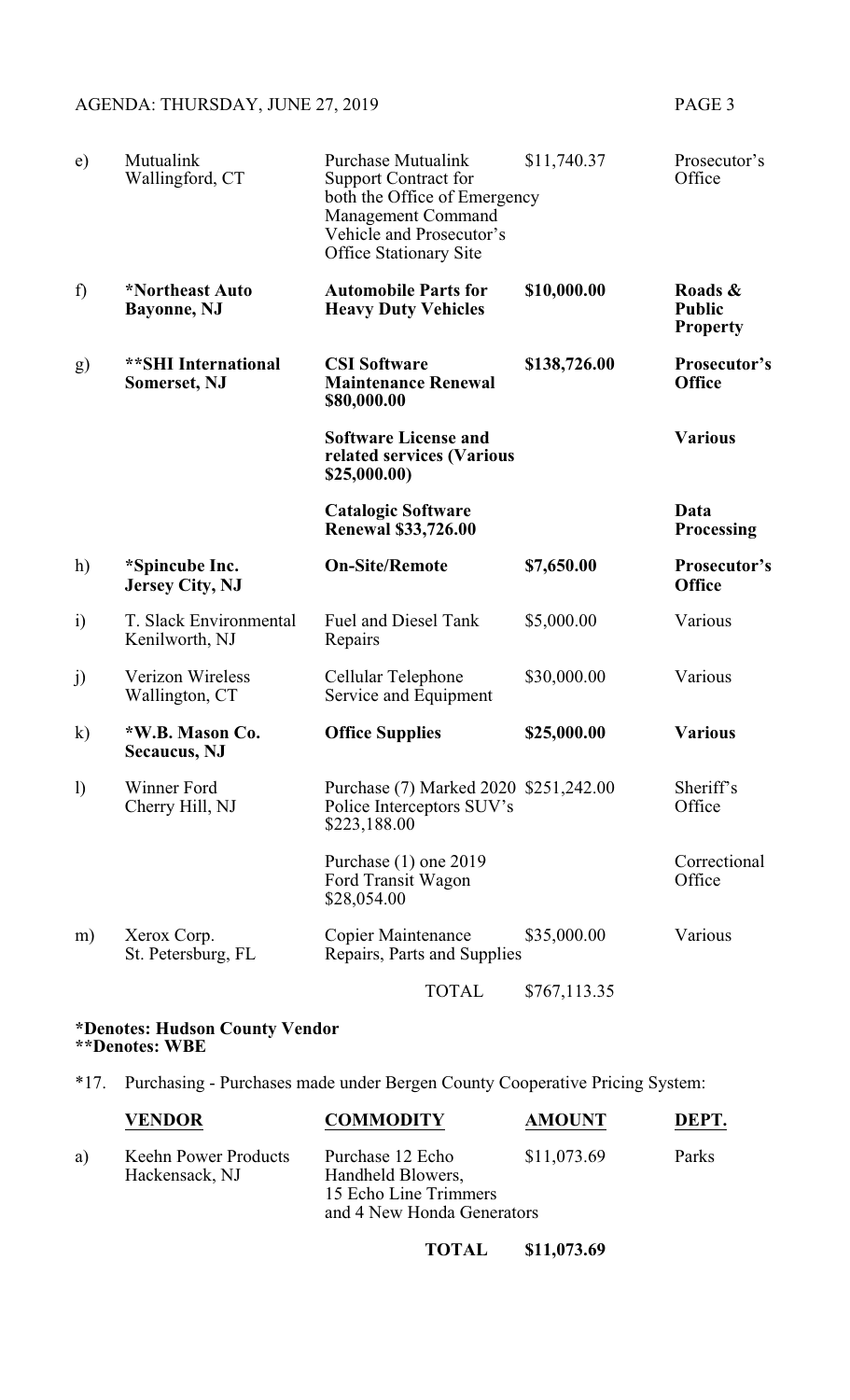\*18. Purchasing - Purchases made under the Educational Services Commission of New Jersey Pricing System, formally known as "The Middlesex Regional Educational Services Commission":

|    | <b>VENDOR</b>                                  | <b>COMMODITY</b>                                                                                          | <b>AMOUNT</b> | DEPT.        |
|----|------------------------------------------------|-----------------------------------------------------------------------------------------------------------|---------------|--------------|
| a) | <i><b>*Murray Paving</b></i><br>Hackensack, NJ | <b>Mercer Park Bus Stop</b><br>\$99,680.37                                                                | \$621,635.70  | <b>Parks</b> |
|    |                                                | <b>James J. Braddock Park</b><br><b>Retaining Wall and</b><br><b>Drainage Supplemental</b><br>\$22,203.92 |               | <b>Parks</b> |
|    |                                                | <b>Fabricate a New Aluminum</b><br><b>Framed Reception Window</b><br>at Lincoln Park<br>\$4,912.02        |               | <b>Parks</b> |
|    |                                                | <b>James J. Braddock Park</b><br><b>Lighting - Phase 1</b><br>\$222,943.16                                |               | <b>Parks</b> |
|    |                                                | <b>James J. Braddock Park</b><br><b>Lighting - Phase 2</b><br>\$271,896.23                                |               | <b>Parks</b> |
|    |                                                | <b>TOTAL</b>                                                                                              | \$621,635.70  |              |

#### **\*Denotes: SBE**

\*19. Purchasing - Purchase made under Union County Cooperative Pricing System:

|    | <b>VENDOR</b>                                          | <b>COMMODITY</b>                                                             | <b>AMOUNT</b> | DEPT.                     |
|----|--------------------------------------------------------|------------------------------------------------------------------------------|---------------|---------------------------|
| a) | <i>*Johnston</i><br>Communication<br><b>Kearny, NJ</b> | <b>Increase the Video</b><br>Storage from 30 days to<br>90 days at the Plaza | \$464,871.80  | Data<br><b>Processing</b> |

**TOTAL \$464,871.80**

#### **\*Denotes: Hudson County Vendor**

- \*20. Purchasing Approve Purchasing Agent's Awards:
- a. Special Printing for Various Hudson County Departments three (3) replies two (2) year period - Concept Printing, Inc. - contract shall not exceed \$1,235.00; Logomania, Inc. contract shall not exceed \$11,810.00 - Grand Total \$13,045.00.
- b. Fire Extinguisher, Purchase, Inspection, Tagging and Refilling (as per needed basis) Parks & Roads and Public Property - four (4) replies - two (2) year period - Absolute Protective System, Inc. - contract shall not exceed \$96,700.00.
- c. Filter for Air Handler Units Roads and Public Property six (6) replies two (2) year period - Z&Z Supply Co., d/b/a/ Johnstone Supply - contract shall not exceed \$2,126.81 - Blejwas Associates, Inc. - contract shall not exceed \$188,673.19 - Grand Total Award \$190,800.00.
- d. CONTRACT EXTENSION Roof Maintenance Parks & Roads & Public Property Set Aside - June 22, 2019 to September 21, 2019 - County reserves the right to terminate upon 7 days notice - Pravco, Inc.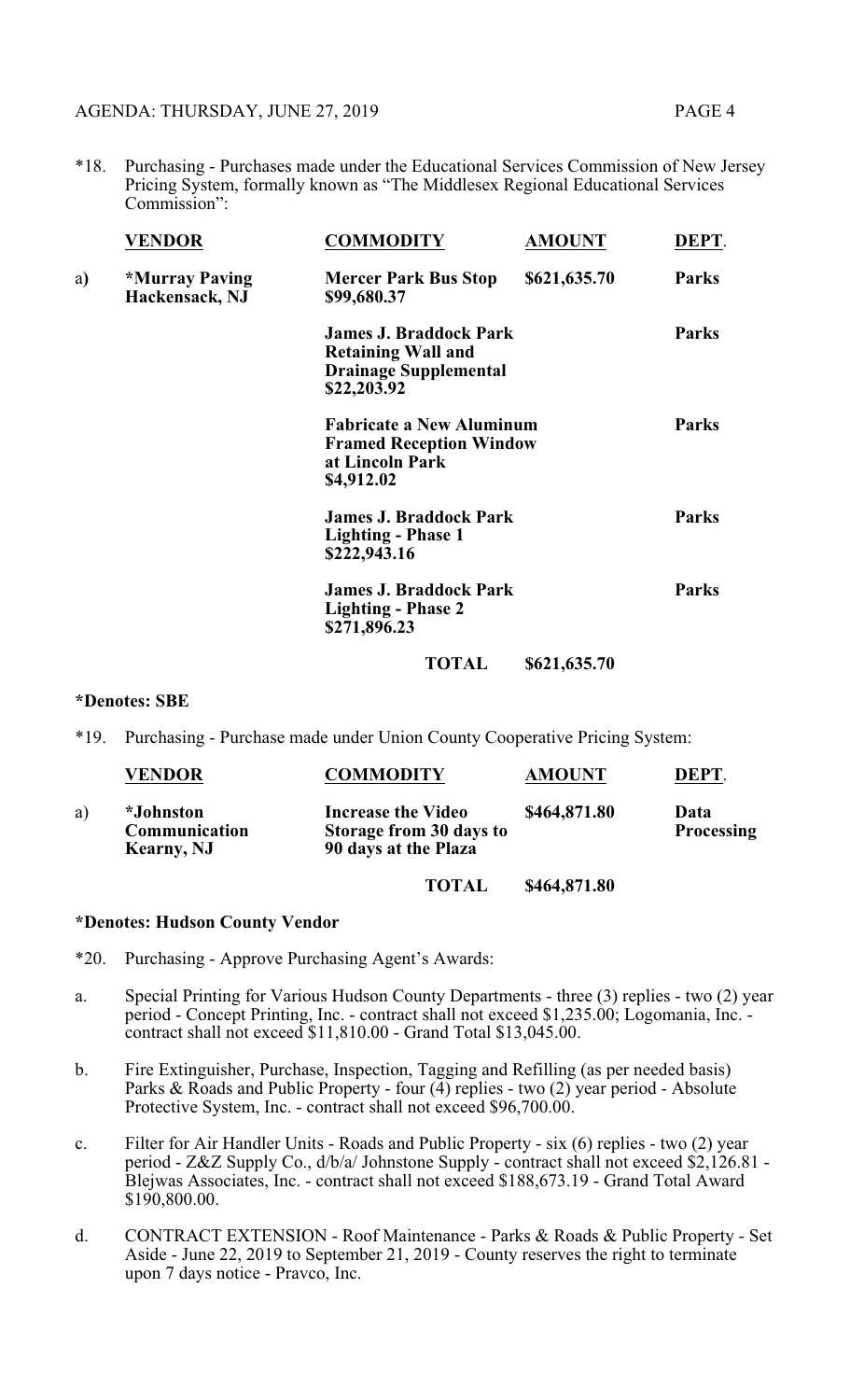| e. | REQUEST FOR FUNDS - HVAC Unit and Systems - Maintenance, Repairs and Capital |                |  |
|----|------------------------------------------------------------------------------|----------------|--|
|    | Improvements - Roads & Public Property - Air Systems Maintenance, Inc.       |                |  |
|    | <b>Original Contract Amount:</b>                                             | \$1,441,479.00 |  |
|    | Contract Fund Addition No. 1 (Approved 11/20/18)                             | \$300,000.00   |  |
|    | Contract Fund Addition No. 2 (Approved 1/24/19)                              | \$250,000.00   |  |
|    | Contract Fund Addition No. 3 (Approved 4/25/19)                              | \$370,000.00   |  |
|    | Contract Fund Addition No. 4 (Approved 5/23/19)                              | \$300,000.00   |  |
|    | <b>Additional Funds Requested</b>                                            | \$200,000.00   |  |
|    | <b>New Contract Amount:</b>                                                  | \$2,861,479.00 |  |
|    |                                                                              |                |  |

- f) REQUEST FOR FUNDS Plumbing Service for various Hudson County Departments William J. Guarini, Inc. Original Contract Amount: \$294,000.00<br>Additional Funds Requested: \$175,000.00 Additional Funds Requested: \$175,000.00<br>New Contract Amount: \$469,000.00 New Contract Amount:
- \*21. Purchasing Approve Purchasing Agent's Award Construction Contract:
- a) Traffic Signal Controller Improvements Phase II Project in Various Municipalities throughout Hudson County - one (1) reply - Engineering - Intelligent Traffic Supplies Products, LLC. - contract shall not exceed \$119,600.00.
- \*22. Parks and Community Resources Resolution approving a Fair and Open Contract with Monarch Housing Associates for the preparation of the Continuum of Care application for the U.S. Department of Housing and Urban Development (HUD) and related Planning and Reporting Activities on behalf of the Division of Housing and Community Development - July 1, 2019 to June 30, 2020 - \$20,000.00.
- \*23. Parks and Community Resources Resolution approving a Fair and Open Contract with Civitas, LLC for the preparation of the Five Year Consolidated Plan, First Year Annual Action Plan, Updated Analysis Plan of Impediments to the Fair Housing Plan and Updated Citizen Participation Plan - July  $\hat{1}$ , 2019 to June 30, 2021 - \$69,525.00.
- \*24. Health and Human Services Resolution requesting approval to renew a Professional Services Contract with the Global Tuberculosis Institute - New Jersey Medical School for the provision of Specialized Medical Services at the Hudson County Chest Clinic - July 1, 2019 through June 30, 2020 - \$184,184.00.
- \*25. Finance and Administration Resolution awarding Professional Service Contract Fair and Open to Kanen Psychological Associates, PA and Susan A. Furnari, D.Ed. to conduct Psychological Fitness for Duty Examinations - July 1, 2019 to June 30, 2020 - \$45,000.00.
- \*26. Finance and Administration Resolution awarding Professional Service Contract Fair and Open to the Institute for Forensic Psychology for Pre-Employment Psychological Evaluation Services - July 1, 2019 to June 30, 2020 - \$41,250.00.
- \*27. County Clerk, Superintendent of Elections, Board of Elections Resolution approving a Fair and Open Competitive Contract with Royal Printing Service for the provision of election related printing services on behalf of the County Clerk, Superintendent of Elections and Board of Elections - printing of election materials - July 1, 2019 through June 30, 2024 - \$4,930,000.00.
- \*28. Corrections Resolution amending Resolution No. 158-3-2018 and approving a no-cost 45 day extension to ensure payment to vendors under a Fair and Open Process - April 1, 2019 to May 14, 2019 - \$78,690.66.
- \*29. Law Resolution amending Resolution No. 439-7-2017 and approving Addition No. 1 and extending a Fair and Opne Contract Lexis Nexis for Electronic Legal Reference Materials and Legal Publications for the Hudson County Adult Correctional Center - July 1, 2019 to August 8, 2019 - \$2,688.00.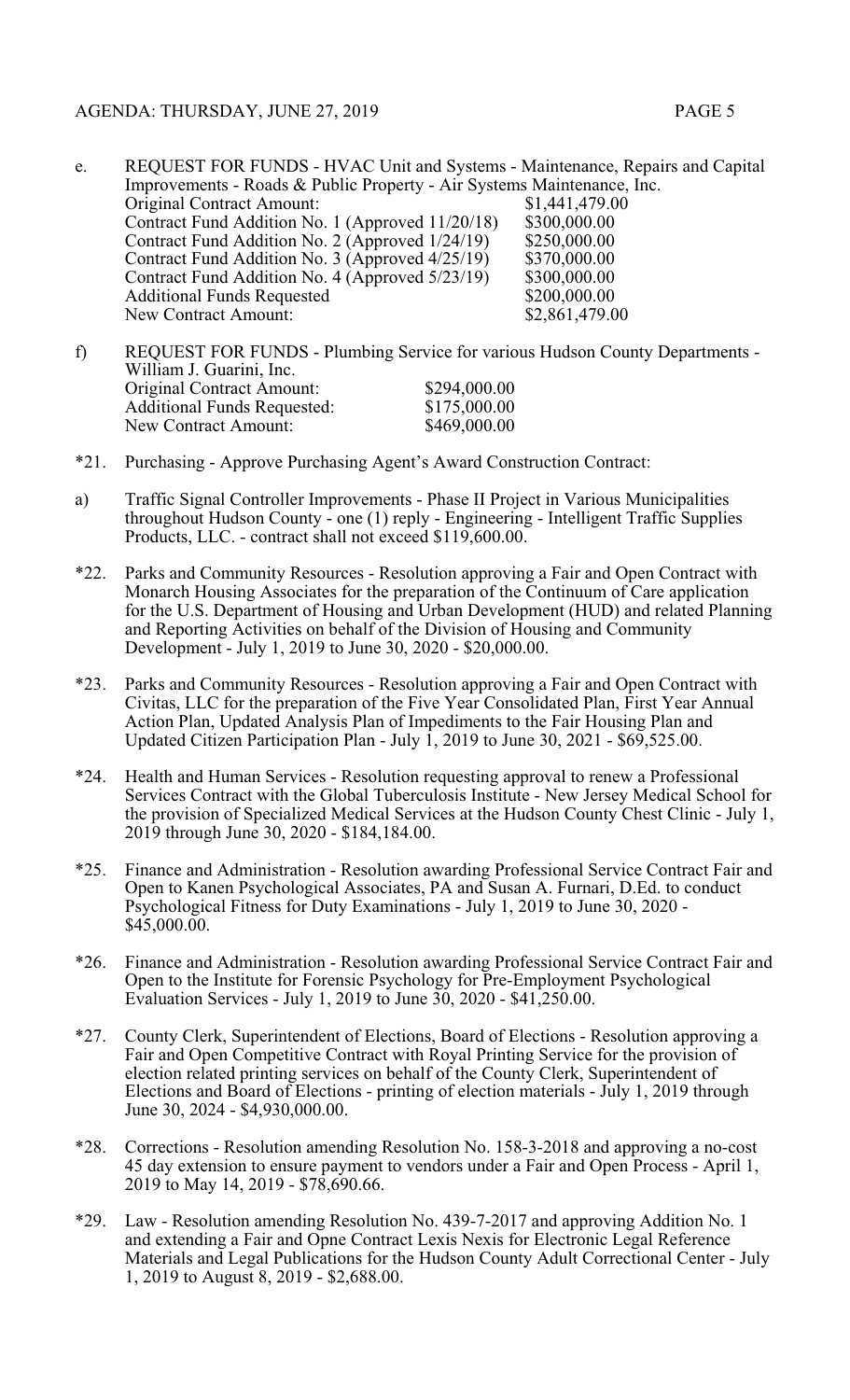- \*30. Law Resolution amending Resolution Nos. 440-7-2017 and 211-4-2019 and approving Addition No. 2 and extending a Fair and Open Contract West Publishing Corporation, D/B/A West, A Thomson Reuters Business for On-line Legal Reference Materials, and CLEAR, A Fugitive, Witness Locator Service for the Law Department and the Prosecutor's Office during review of RFQ Submissions - July 1, 2019 to August 8, 2019 - \$11,000.00.
- \*31. Roads and Public Property Resolution authorizing payment to Jupiter Environmental Services, Inc. pursuant to Declaration of Emergency - \$11,040.00.

32.

- \*33. County Clerk Resolution approving the Hudson County Clerk's five (5) year capital plan.
- \*34. Sheriff's Office Resolution approving Sheriff's FFY 2019 Title IV-D Agreement between the State Division of Family Development and the Hudson County Sheriff's Office - April 1, 2019 to September 30, 2019 - \$832,475.00.
- \*35. Health and Human Services Resolution authorizing acceptance of a six month extension to a current contract with the New Jersey Department of Children and Families for the Substance Use Navigator Program - July 1, 2018 through December 31, 2019.
- \*36. Administrator's Office Resolution renewing a Tri-Party Agreement with the Hudson County Economic Development Corporation (EDC); the Hudson County Improvement Authority (HCIA) and the County of Hudson - July 1, 2019 to June 30, 2020 - \$600,000.00.
- \*37. Workforce Development Board Resolution approving a Shared Services Agreement with the Hudson County Schools of Technology for operation of the Hudson County One Stop Career Center - July 1, 2019 to June 30, 2020 with one (1) one (1) year extension.
- \*38. Law Resolution authorizing Memorandum of Understanding between County of Hudson and the Hudson County Building and Construction Trades Council.
- \*39. Roads and Public Property Resolution authorizing the renewal of a lease agreement with Act Now Foundation for the provision of Alzheimer's Disease Counseling and Educational Services to Hudson County Residents 830 Bergen Avenue, Jersey City, New Jersey 07306 - July 1, 2019 through June 30, 2022.
- \*40. Sheriff's Office Resolution declaring six (6) baggage scanners, six (6) walk through metal detectors, four (4) monitors, two (2) printers and two (2) motorcycles in the Sheriff's Office Technology Inventory to be surplus or obsolete and eligible for sale to the public.
- \*41. Law and Parks and Community Development Resolution ecouraging the United States Department of Housing and Urban Development (HUD) to preserve the Equal Access Rule.
- \*42. Board of Freeholders Resolution supporting increased adoption of Electric Vehicles.
- 43.

## IX. **The following Ordinance will be considered for introduction:**

- I-1. Finance and Administration An Ordinance of the County of Hudson, State of New Jersey authorizing the guaranty of the payment of the principal of and interest on not exceeding \$7,500,000 aggregate principal amount of County-Guaranteed Lease Revenue Bonds, Series 2019 (Casino in the Park Project), issued by the Hudson County Improvement Authority for the purpose of providing additional security therefor, consenting to the undertaking of such project by the Authority and determining certain other matters in connection therewith.
- X. Opportunity for any member of the Board of Chosen Freeholders to comment on the business of the Board.